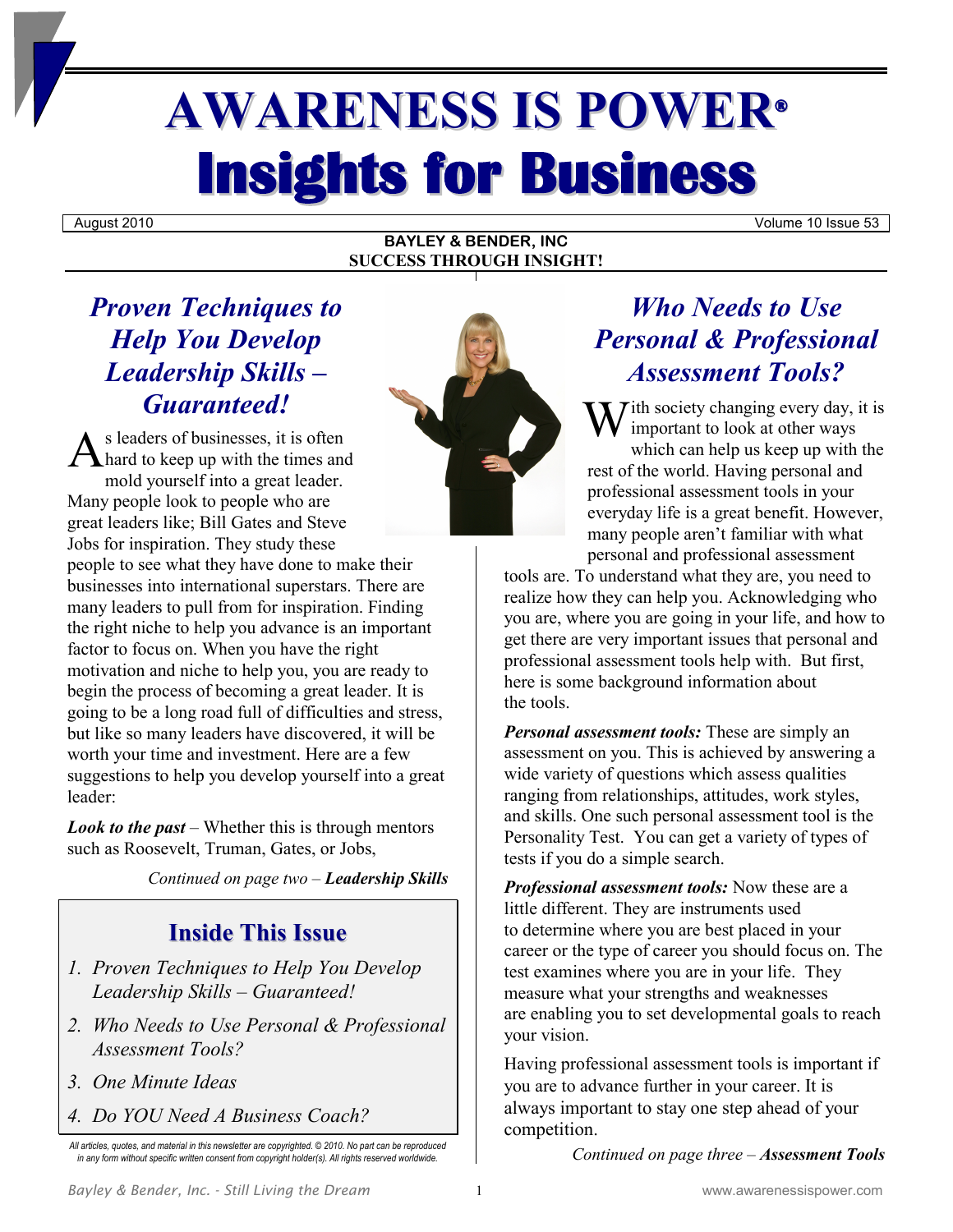## *Continued from page one – Leadership Skills*

focusing information from great leaders of the past and the traits they carried is a way of developing great leadership traits of your own. Leaders in the past have had experiences that will help you to not repeat their mistakes and benefit from their successes. Granted, you are not running a country, but you are running something that is your livelihood. You can gain experiences when you listen to their counsel, identify the traits that are

successful, and mimic their strategies.

#### 2. *Train like the rest*   $-$  A great leader is also a great

follower. By going



to training with the rest of the employees, you can gain great insight to where your employees are in their development. You will be able to understand their strengths and weaknesses and help instruct each individual further in their career. This also looks good for you as the leader, owner, or supervisor. A higher authority that puts oneself into that situation is looking for ways to improve themselves too. As an employee, having an authority figure that is looking to improve themselves, their employees, and their company goes a long way to improve company morale. Not to mention, increase productivity and customer focus.

3. *Listen* – This seems simple enough, but it's not. Listening to your employees is the most important step of all if you want to develop yourself into a great leader. This leadership

development strategy is practiced simply by hearing and responding to what employees have to say. Listening to complaints, suggestions, and overall compliments is very important to your employees. *A great leadership trait is listening.*



When a leader wants to have a group that is efficient in their work duties, they listen to the employee's suggestion(s) as to what needs to be done to make the process less strenuous as well as the suggested resources they need.

*Continued on next column –*

Looking at the present great leaders of multi-billion dollar companies, you can see the many techniques they use. Having well organized methods to help you develop yourself into that great leader and a mentor or a coach to keep you focused is paramount. Keeping employees happy is how you can truly help yourself develop. This is through leading by example first.

**Start today!** What are the top 3 leadership traits you want to develop? Does your coach agree with you? What action steps are you going to take…and when?

*Copyright protected, Sorrell Associates, LLC all rights reserved worldwide. ©Gary Sorrell www.NewsletterVille.com* 

*"The person who makes a success of living is the one who sees his goal steadily and aims for it unswervingly." ~ Cecil B. DeMille*

"No duty the executive has to perform is so trying<br>as to put the right person<br>in the right place." **Thomas Jefferson** 

Your organization's success begins and ends with the selection of employees who are charged with the responsibility of keeping you ahead of your competition. Far too often, organizations will hire unqualified employees and spend thousands of dollars and hundreds of hours in office and field training only to discover the person is not cut out for their position.

Bayley & Bender will train you to assess your prospective hires through a series of comprehensive narrative reports and show you how to identify top performers before you hire them.

Contact us for a FREE consultation and let us show you how we can help your organization save money and hire top performing employees in less time!

#### *To arrange your FREE CONSULTATION simply CLICK BELOW.*

# eMAIL US

*"He who refuses to embrace a unique opportunity loses the prize as surely as if he had tried and failed." ~ William James*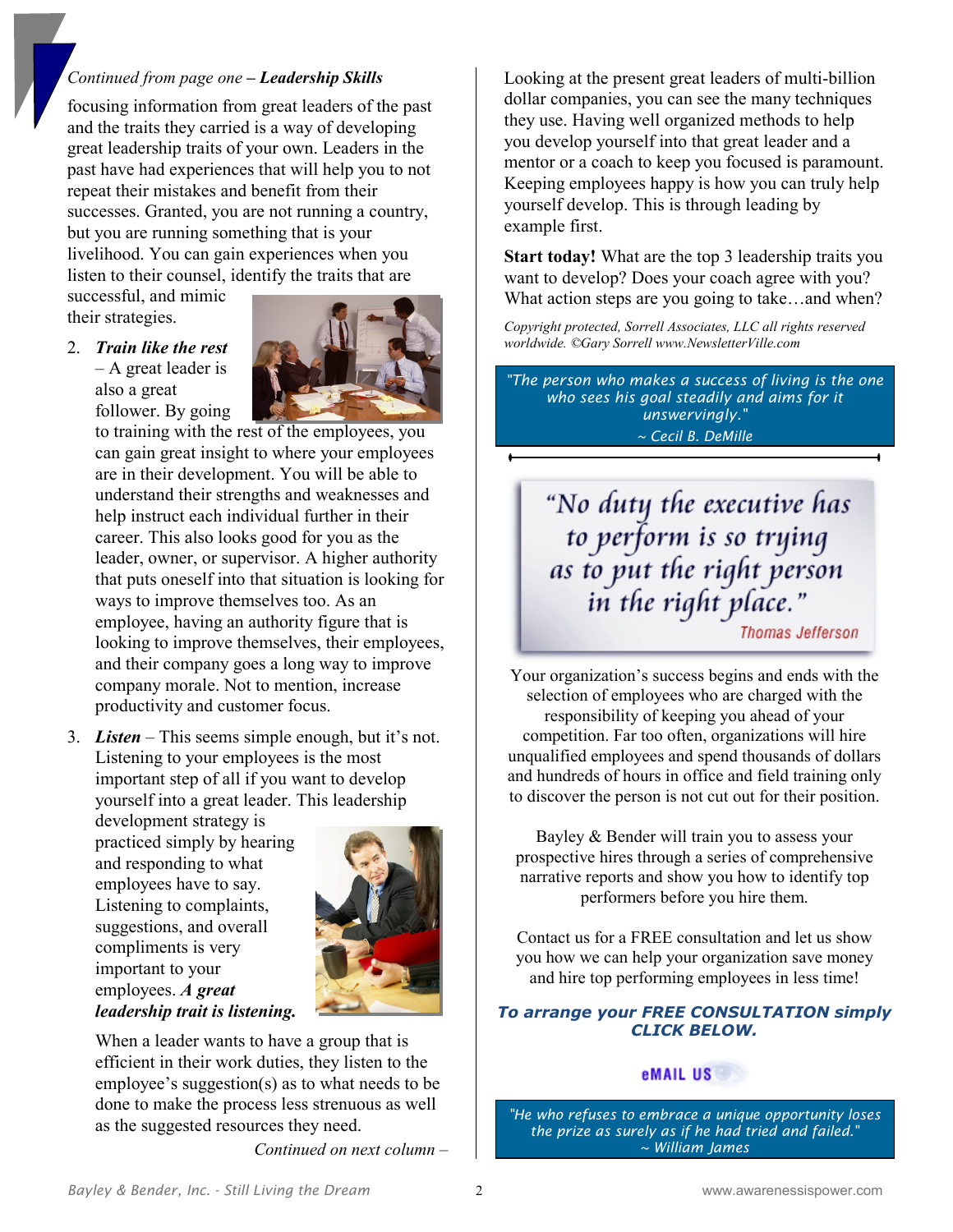### *Continued from page one – Assessment Tools*

Now that you understand what personal and professional assessment tools are, you can see the benefits of using such instruments. These tools help you understand more about you as a person which leads to building confidence in yourself. With a strong appreciation of yourself you can truly understand and decide what you may need to change in your lifestyle. It is often difficult to hear what is contrary to your selfimage. By using personal and professional



assessment tools you will be able to get to know what is going on in your head. So many thoughts cloud our judgments as individuals and at times we tend to lose sight on what matters most.

Understanding personal and professional assessment tools is the first step. Putting them into practice is another. As we grow, our minds and experiences grow. We become better acquainted with what we need to do. Knowing the powerful information that these tools deliver provides insight on areas where you may want to seek guidance. Learn all there is about personal and professional assessment tools.

*Copyright protected, Sorrell Associates, LLC all rights reserved worldwide. ©Gary Sorrell* 

# *Do YOU Need A Business Coach?*

# **The Importance of Business Coaching**

usiness coaching is defined as an interaction intended to enhance performance and facilitate change. It focuses on sound inner judgment and that leads to the best possible outcomes. Business Coaching has been practiced for years. When you have business coaching in your company, you are opening the door for advancement in the performance of your employees, thus your organization. Some benefits you will realize by implementing this well known practice of business coaching are: B

1. *Employees will perform at their best* – When you incorporate business coaching into the employee developmental process, your employees will challenge themselves and seek to perform at a higher level. It is very important in any business to have efficient and effective employees. One-on-one interaction with a business coach provides the environment for employees to un-tap their hidden potential; demonstrate their additional capabilities and the added value their enhanced performance brings. This far exceeds the investment you have made in this person.

Under all circumstances it is prudent to stay ahead in the business world and this becomes more important in times of restructuring and uncertainty. When you want your business to grow, you need to think about how your employees will help secure this growth. Business coaching is your answer.

*Continued on page four – Business Coach*



## **Five Tips For Creating An Inspiring Work Place**

- 1. Find out what your boss or your colleagues need for them to be great at their job. Help them get it.
- 2. Decide what you need to be great at your job. Ask for it!
- 3. Find ways to bring out the best in others every day.
- 4. Leverage your talents by understanding what you are really good at and love doing...then do more of it.
- 5. Change happens when you change. Be a leader!



Tired of Talking to a Voice Robot? Want to Talk with a Human? Check out this website. It provides the phone numbers and instructions for bypassing a company's computerized answering service and talking directly to a person.

> Check it out at [www.dialahuman.com](http://www.dialahuman.com/)

Don't miss next month's issue. Subscribe now!

#### AWARENESS IS POWER® *Insights for Business*

2024 Powder Mill Rd Silver Spring, MD 20903

> Tel: 301-439-8317 E-mail: [aip@awarenessispower.com](mailto:aip@awarenessispower.com)

Visit Our Web Site at: [www.awarenessispower.com](http://www.awarenessispower.com/)

12 Issues For Only \$97